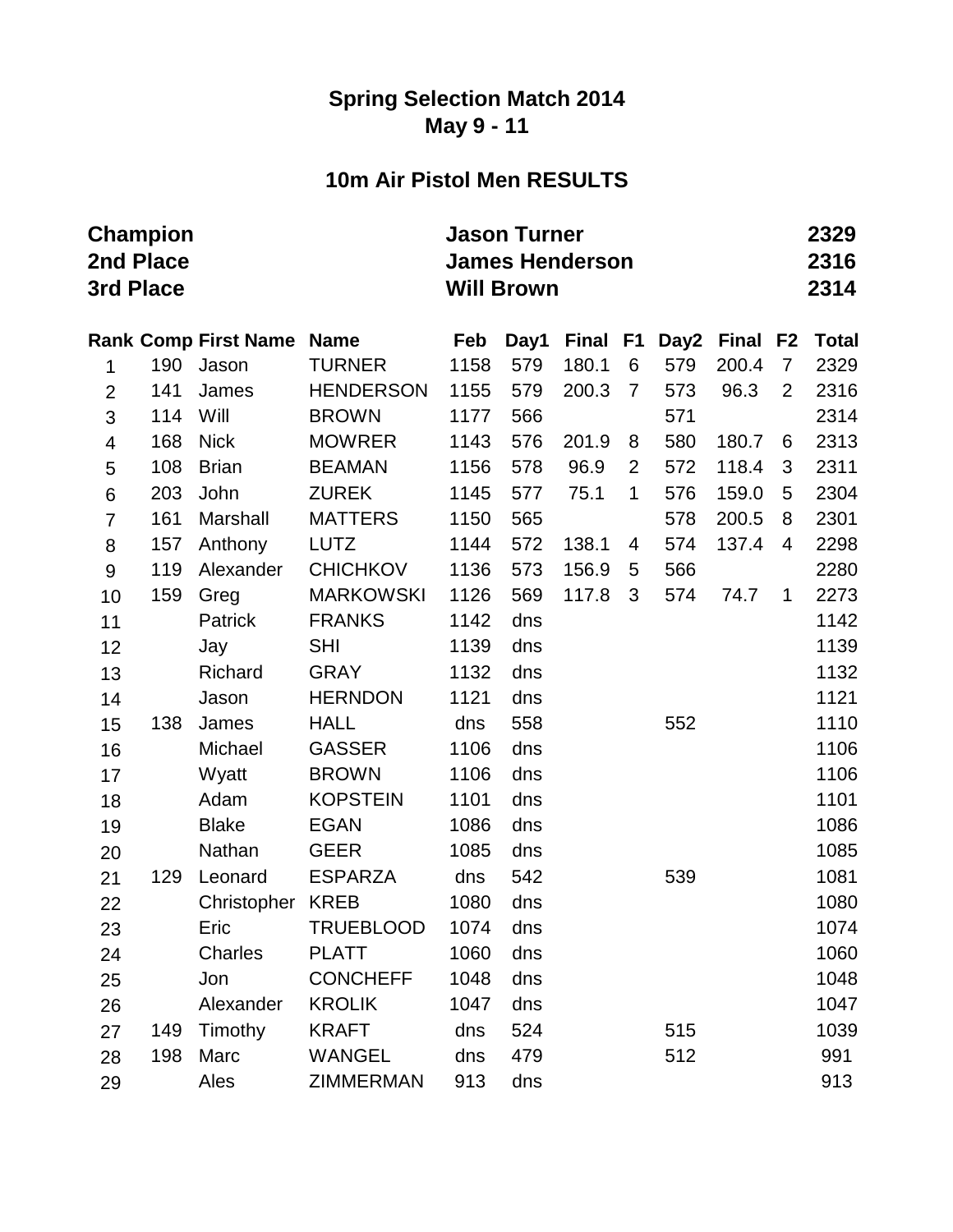#### **Spring Selection Match 2014 May 9 - 11**

## **10m Air Pistol Women RESULTS**

|                          | <b>Champion</b><br>2nd Place<br>3rd Place |                |                   |     | <b>Teresa Chambers</b><br><b>Sandra Uptagrafft</b><br><b>Lydia Paterson</b> | 1536<br>1532<br>1531 |                |      |              |                |              |
|--------------------------|-------------------------------------------|----------------|-------------------|-----|-----------------------------------------------------------------------------|----------------------|----------------|------|--------------|----------------|--------------|
|                          | <b>Rank Comp First</b>                    |                | <b>Name</b>       | Feb | Day1                                                                        | <b>Final</b>         | F <sub>1</sub> | Day2 | <b>Final</b> | F <sub>2</sub> | <b>Total</b> |
| 1                        | 117                                       | Teresa         | <b>CHAMBERS</b>   | 772 | 378                                                                         | 115.0                | 3              | 378  | 155.6        | 5              | 1536         |
| $\overline{2}$           | 192                                       | Sandra         | <b>UPTAGRAFFT</b> | 764 | 378                                                                         | 194.4                | $\overline{7}$ | 377  | 173.6        | 6              | 1532         |
| 3                        | 171                                       | Lydia          | <b>PATERSON</b>   | 764 | 378                                                                         | 77.2                 | 1              | 380  | 197.9        | 8              | 1531         |
| $\overline{\mathcal{A}}$ | 180                                       | Enkelejda      | <b>SHEHAJ</b>     | 762 | 375                                                                         | 195.4                | 8              | 377  | 136.0        | $\overline{4}$ | 1526         |
| 5                        | 187                                       | Alana          | <b>TOWNSEND</b>   | 762 | 373                                                                         | 174.4                | 6              | 368  | 95.9         | $\overline{2}$ | 1511         |
| 6                        | 181                                       | Darian         | <b>SHENK</b>      | 747 | 370                                                                         | 96.6                 | $\overline{2}$ | 369  | 116.4        | 3              | 1491         |
| $\overline{7}$           | 113                                       | Susan          | <b>BROWN</b>      | 735 | 360                                                                         | 151.7                | 5              | 366  | 196.7        | $\overline{7}$ | 1473         |
| 8                        | 132                                       | Kylie          | <b>GAGNON</b>     | 737 | 360                                                                         |                      |                | 373  | 75.1         | 1              | 1471         |
| $\mathsf 9$              | 172                                       | Kara           | <b>PETRACEK</b>   | 720 | 362                                                                         | 134.1                | 4              | 361  |              |                | 1447         |
| 10                       | 105                                       | <b>Nisreen</b> | <b>BAGASRA</b>    | 730 | 353                                                                         |                      |                | 363  |              |                | 1446         |
| 11                       | 202                                       | Sally          | <b>ZIMMERMAN</b>  | 685 | 345                                                                         |                      |                | 343  |              |                | 1373         |
| 12                       |                                           | Courtney       | <b>ANTHONY</b>    | 746 | dns                                                                         |                      |                | dns  |              |                | 746          |
| 13                       |                                           | <b>Brenda</b>  | <b>SILVA</b>      | 745 | dns                                                                         |                      |                | dns  |              |                | 745          |
| 14                       |                                           | Morgan         | <b>WALLIZER</b>   | 721 | dns                                                                         |                      |                | dns  |              |                | 721          |
| 15                       |                                           | Kellie         | <b>FOSTER</b>     | 703 | dns                                                                         |                      |                | dns  |              |                | 703          |
| 16                       | 101                                       | Katelyn        | <b>ABELN</b>      |     | 336                                                                         |                      |                | 340  |              |                | 676          |
| 17                       |                                           | Madison        | <b>ZIMMERMAN</b>  | 642 | dns                                                                         |                      |                | dns  |              |                | 642          |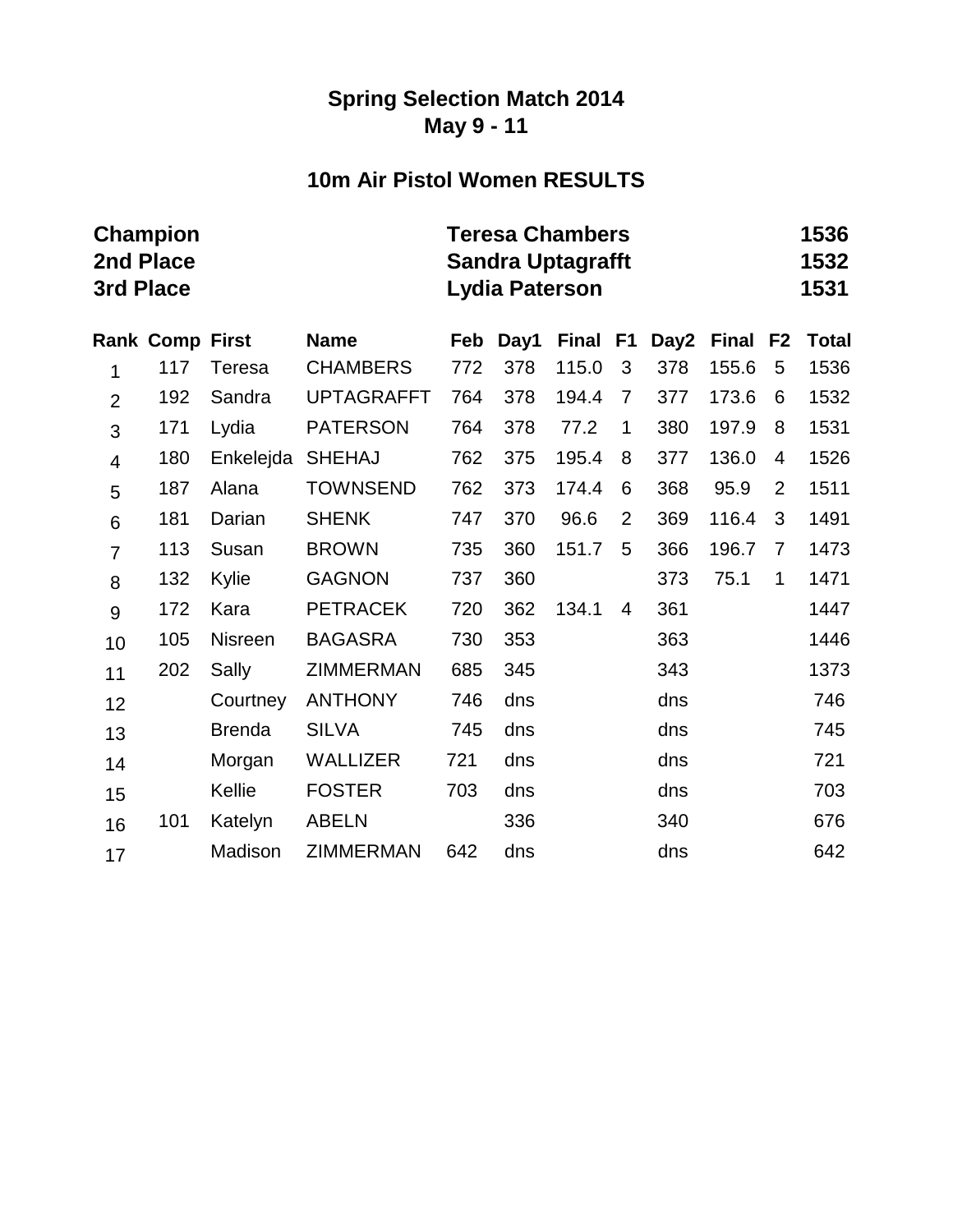#### **Spring Selection Match 2014 May 12 - 14**

## **50m Free Pistol Men RESULTS**

| 2nd Place<br>3rd Place  | <b>Champion</b> |                             |                  | <b>James Henderson</b><br><b>John Zurek</b><br><b>Jason Turner</b> |      |              |                |                |              |                |              |  |
|-------------------------|-----------------|-----------------------------|------------------|--------------------------------------------------------------------|------|--------------|----------------|----------------|--------------|----------------|--------------|--|
|                         |                 | <b>Rank Comp First Name</b> | <b>Name</b>      | Feb                                                                | Day1 | <b>Final</b> | F1             | Day2           | <b>Final</b> | F <sub>2</sub> | <b>Total</b> |  |
| 1                       | 141             | James                       | <b>HENDERSON</b> | 1109                                                               | 567  | 190.9        | 8              | 560            | 167.5        | 6              | 2250         |  |
| $\overline{2}$          | 203             | John                        | <b>ZUREK</b>     | 1102                                                               | 546  | 150.1        | 5              | 555            | 111.2        | 3              | 2211         |  |
| 3                       | 190             | Jason                       | <b>TURNER</b>    | 1115                                                               | 539  | 170.0        | 6              | 543            | 188.1        | 7              | 2210         |  |
| $\overline{\mathbf{4}}$ | 114             | Will                        | <b>BROWN</b>     | 1112                                                               | 549  | 108.7        | 3              | 532            | 149.4        | 5              | 2201         |  |
| 5                       | 168             | <b>Nick</b>                 | <b>MOWRER</b>    | 1096                                                               | 548  | 71.8         | 1              | 544            | 195.7        | 8              | 2197         |  |
| $\,6$                   | 157             | Stephen                     | <b>LUTZ</b>      | 1109                                                               | 541  | 131.2        | 4              | 537            | 67.2         | 1              | 2192         |  |
| 7                       | 159             | Greg                        | <b>MARKOWSKI</b> | 1073                                                               | 552  | 91.2         | $\overline{2}$ | 544            | 127.8        | 4              | 2175         |  |
| 8                       | 108             | <b>Brian</b>                | <b>BEAMAN</b>    | 1065                                                               | 536  | 190.5        | $\overline{7}$ | 550            | 90.0         | $\overline{2}$ | 2160         |  |
| $9$                     | 119             | Alexander                   | <b>CHICHKOV</b>  | 1087                                                               | 510  |              |                | 496            |              |                | 2093         |  |
| 10                      |                 | Cody                        | <b>OWSLEY</b>    | 1073                                                               | dns  |              |                | $\mathbf 0$    |              |                | 1073         |  |
| 11                      |                 | Richard                     | <b>GRAY</b>      | 1052                                                               | dns  |              |                | 0              |              |                | 1052         |  |
| 12                      |                 | Eric                        | <b>TRUEBLOOD</b> | 1010                                                               | dns  |              |                | $\overline{0}$ |              |                | 1010         |  |
| 13                      | 138             | James                       | <b>HALL</b>      | dns                                                                | 508  |              |                | 502            |              |                | 1010         |  |
| 14                      |                 | Jason                       | <b>HERNDON</b>   | 1008                                                               | dns  |              |                | $\mathbf 0$    |              |                | 1008         |  |
| 15                      |                 | Shaun                       | <b>TICHENOR</b>  | 987                                                                | dns  |              |                | 0              |              |                | 987          |  |
| 16                      |                 | Adam                        | <b>KOPSTEIN</b>  | 985                                                                | dns  |              |                | $\overline{0}$ |              |                | 985          |  |
| 17                      | 198             | Marc                        | <b>WANGEL</b>    | dns                                                                | 473  |              |                | 472            |              |                | 945          |  |
| 18                      |                 | Alexander                   | <b>KROLIK</b>    | 923                                                                | dns  |              |                | $\mathbf 0$    |              |                | 923          |  |
| 19                      |                 | Charles                     | <b>PLATT</b>     | 824                                                                | dns  |              |                | 0              |              |                | 824          |  |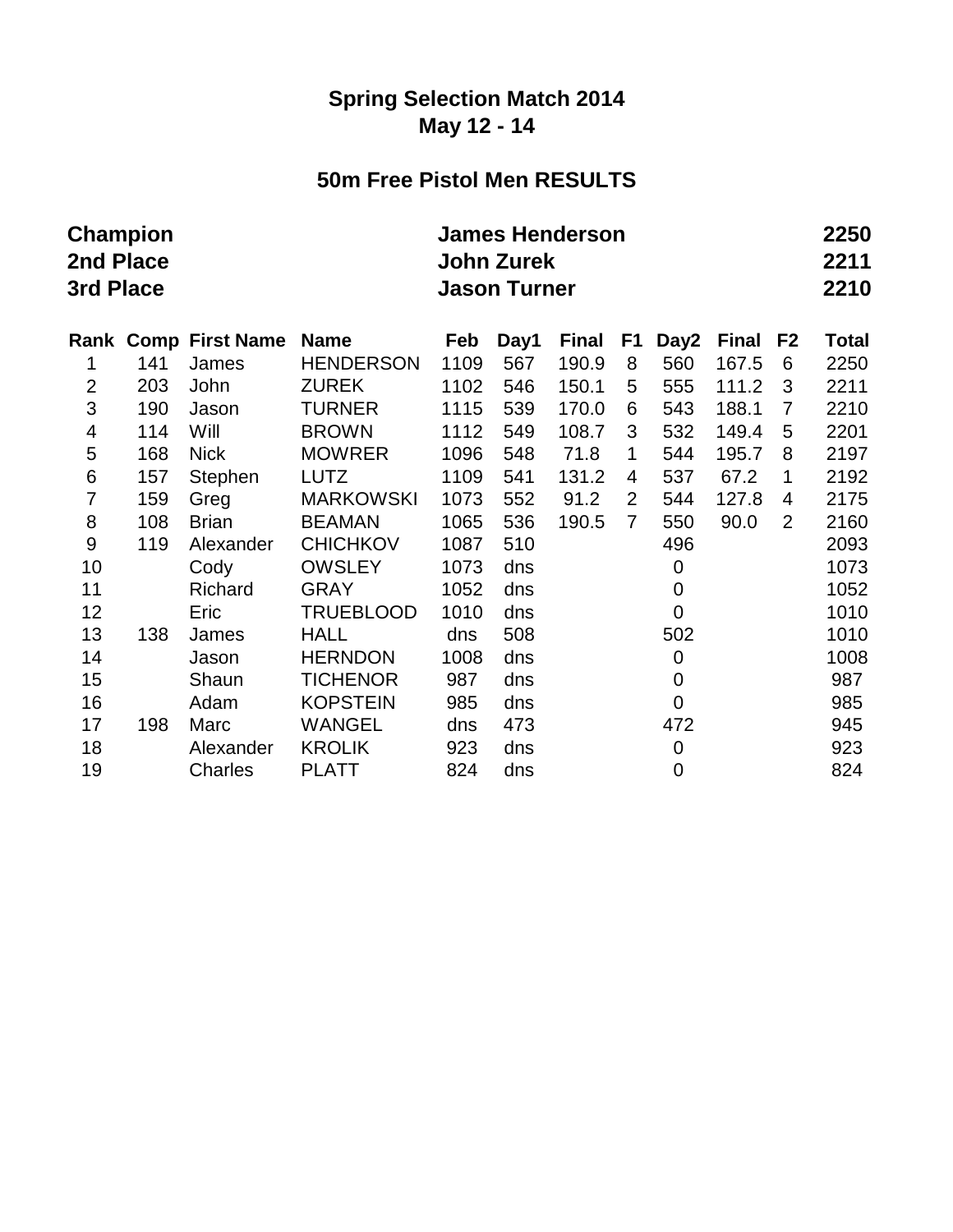#### **Spring Selection Match 2014 May 11 - 14**

## **10m Air Rifle Men RESULTS**

|                         | <b>Champion</b><br>2nd Place<br>3rd Place |                |                    | <b>Connor Davis</b> |                | <b>Dempster Christenson</b><br><b>Ryan Anderson</b> |                |                 | 1887.8<br>1882.5<br>1876.7 |              |           |
|-------------------------|-------------------------------------------|----------------|--------------------|---------------------|----------------|-----------------------------------------------------|----------------|-----------------|----------------------------|--------------|-----------|
|                         | <b>Rank Comp First</b>                    |                | <b>Name</b>        | Day1                | F <sub>1</sub> |                                                     |                | Day2 F2 Day3 F3 |                            | <b>Total</b> | <b>SO</b> |
| 1                       | 122                                       | Connor         | <b>DAVIS</b>       | 622.7               | 8              | 624.7                                               | 6              | 618.4           | 8                          | 1887.8       |           |
| $\overline{2}$          | 120                                       | Dempster       | <b>CHRISTENSON</b> | 624.0               | 5              | 621.9                                               | $\overline{7}$ | 617.6           | $\overline{7}$             | 1882.5       |           |
| 3                       | 197                                       | <b>Bryant</b>  | <b>WALLIZER</b>    | 620.5               | $\overline{7}$ | 623.7                                               | $\mathbf 1$    | 620.5           | $\overline{4}$             | 1876.7       | 204.7     |
| $\overline{\mathbf{4}}$ | 103                                       | Ryan           | <b>ANDERSON</b>    | 619.8               | 6              | 619.9                                               | 5              | 620.0           | 6                          | 1876.7       | 206.7     |
| 5                       | 121                                       | Thomas         | <b>CSENGE</b>      | 618.3               | $\overline{4}$ | 622.0                                               | 3              | 621.4           | 3                          | 1871.7       |           |
| 6                       | 170                                       | George         | <b>NORTON</b>      | 616.8               | 3              | 620.8                                               | 8              | 611.0           |                            | 1859.6       |           |
| $\overline{7}$          | 169                                       | Samuel         | <b>MUEGGE</b>      | 613.2               |                | 613.8                                               | $\overline{2}$ | 622.2           | $\mathbf{1}$               | 1852.2       |           |
| 8                       | 139                                       | Jonathan       | <b>HALL</b>        | 615.5               | $\mathbf{1}$   | 613.2                                               |                | 616.4           | 5                          | 1851.1       |           |
| $\boldsymbol{9}$        | 136                                       | Henry          | <b>GRAY</b>        | 617.4               | 2              | 613.0                                               |                | 616.1           |                            | 1848.5       |           |
| 10                      | 205                                       | Thomas         | <b>KYANKO</b>      | 614.8               |                | 614.8                                               | $\overline{4}$ | 614.6           |                            | 1848.2       |           |
| 11                      | 128                                       | Elijah         | <b>ELLIS</b>       | 609.8               |                | 613.3                                               |                | 617.6           | 2                          | 1842.7       |           |
| 12                      | 118                                       | <b>Matthew</b> | <b>CHEZEM</b>      | 613.8               |                | 612.4                                               |                | 615.2           |                            | 1841.4       |           |
| 13                      | 153                                       | Michael        | LIUZZA             | 614.2               |                | 612.2                                               |                | 608.2           |                            | 1834.6       |           |
| 14                      | 124                                       | Michael        | <b>DICKINSON</b>   | 608.8               |                | 612.6                                               |                | 611.8           |                            | 1833.2       |           |
| 15                      | 130                                       | lan            | <b>FOOS</b>        | 605.5               |                | 611.7                                               |                | 610.1           |                            | 1827.3       |           |
| 16                      | 148                                       | Lucas          | <b>KOZENIESKY</b>  | 613.1               |                | 601.2                                               |                | 611.8           |                            | 1826.1       |           |
| 17                      | 179                                       | Jason          | <b>SHARBEL</b>     | 606.1               |                | 607.7                                               |                | 609.4           |                            | 1823.2       |           |
| 18                      | 115                                       | Richard        | <b>CALVIN</b>      | 610.5               |                | 599.3                                               |                | 609.8           |                            | 1819.6       |           |
| 19                      | 106                                       | Troy           | <b>BAKER</b>       | 603.7               |                | 609.9                                               |                | 605.6           |                            | 1819.2       |           |
| 20                      | 126                                       | William        | <b>DIXON</b>       | 596.9               |                | 610.5                                               |                | 606.0           |                            | 1813.4       |           |
| 21                      | 167                                       | Marc           | <b>MONENE</b>      | 596.0               |                | 599.3                                               |                | 588.1           |                            | 1783.4       |           |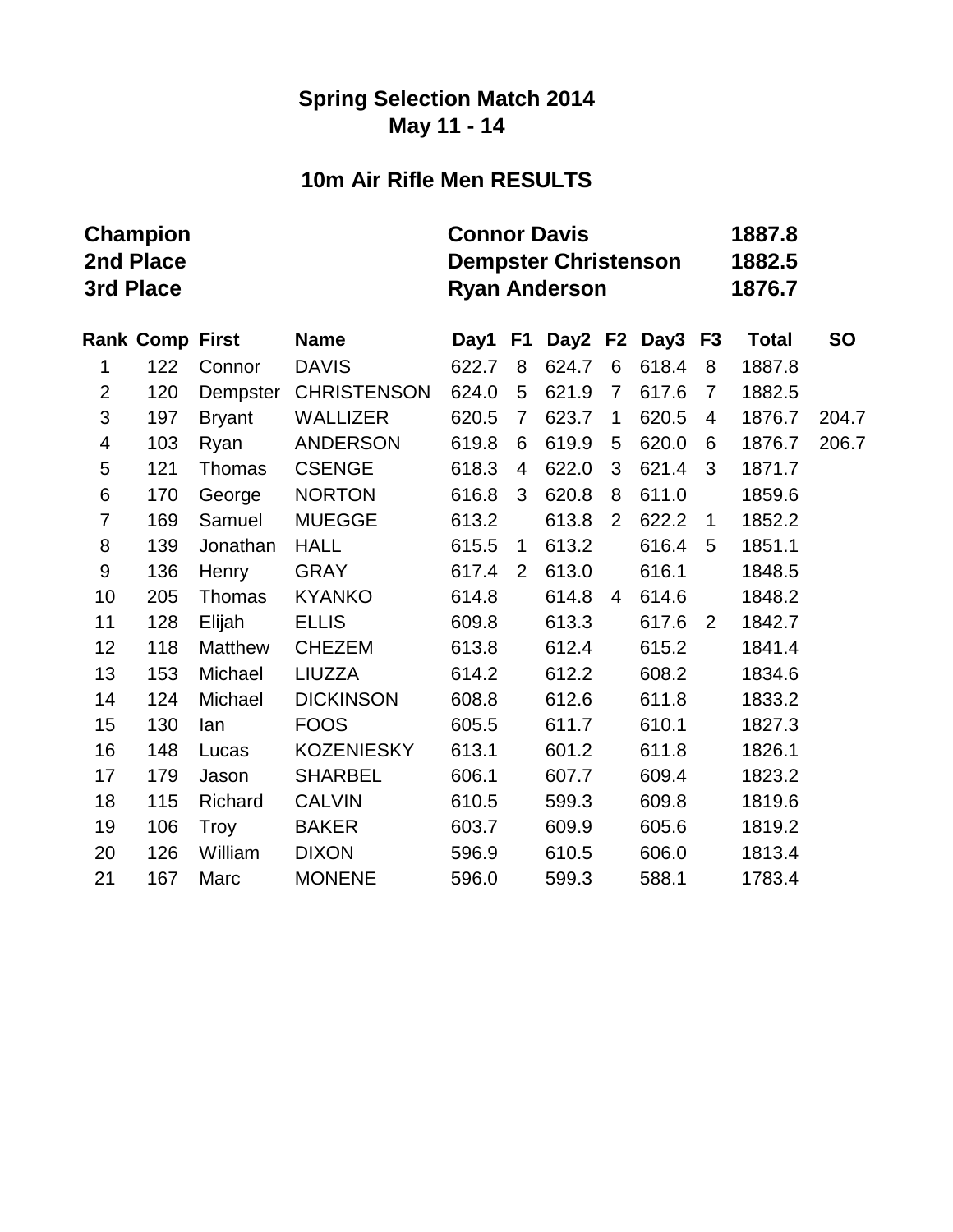### **Spring Selection Match 2014 May 11 - 14**

# **10m Air Rifle Women RESULTS**

| 2nd Place<br>3rd Place | Champion               |           |                       | <b>Sarah Beard</b> |                | <b>Sagen Maddalena</b><br><b>Sarah Scherer</b> |                 |                 |                |              |           |
|------------------------|------------------------|-----------|-----------------------|--------------------|----------------|------------------------------------------------|-----------------|-----------------|----------------|--------------|-----------|
|                        | <b>Rank Comp First</b> |           | <b>Name</b>           | Day1 F1            |                |                                                |                 | Day2 F2 Day3 F3 |                | <b>Total</b> | <b>SO</b> |
| 1                      | 109                    | Sarah     | <b>BEARD</b>          | 411.4              | $\overline{7}$ | 415.6                                          | $2^{\circ}$     | 412.8           | 8              | 1256.8       |           |
| $\overline{2}$         | 158                    | Sagen     | <b>MADDALENA</b>      | 411.8              | 6              | 415.7                                          | $\overline{4}$  | 417.0           | 2              | 1256.5       |           |
| 3                      | 178                    | Sarah     | <b>SCHERER</b>        | 415.2              | $\overline{2}$ | 414.0                                          | $5\phantom{.0}$ | 413.6           | 4              | 1253.8       |           |
| 4                      | 164                    | Minden    | <b>MILES</b>          | 411.3              | $\mathbf{3}$   | 413.5                                          | 3               | 414.0           | $\overline{7}$ | 1251.8       | 207.1     |
| 5                      | 162                    | Sonya     | <b>MAY</b>            | 413.9              | $\overline{4}$ | 415.4                                          | 8               | 410.5           |                | 1251.8       | 206.8     |
| 6                      | 116                    | Meredith  | <b>CARPENTIER</b>     | 411.9              | 5              | 411.0                                          |                 | 413.4           | 6              | 1247.3       |           |
| $\overline{7}$         | 183                    | Amy       | <b>SOWASH</b>         | 411.2              |                | 412.2                                          | 6               | 412.6           | 5              | 1247.0       |           |
| 8                      | 176                    | Emily     | <b>QUINER</b>         | 411.8              | 8              | 415.3                                          | $\overline{7}$  | 404.1           |                | 1246.2       |           |
| 9                      | 131                    | Amanda    | <b>FURRER</b>         | 409.7              |                | 410.5                                          |                 | 411.9           | 3              | 1235.1       |           |
| 10                     | 155                    | Erin      | <b>McNEIL</b>         | 411.1              |                | 413.8                                          | $\mathbf{1}$    | 408.6           |                | 1234.5       |           |
| 11                     | 143                    | Emily     | <b>HOLSOPPLE</b>      | 410.3              |                | 408.8                                          |                 | 414.0           | $\mathbf{1}$   | 1234.1       |           |
| 12                     | 196                    | Abigail   | <b>VOTAVA</b>         | 410.2              |                | 411.8                                          |                 | 410.7           |                | 1232.7       |           |
| 13                     | 207                    | Lauren    | <b>PHILLIPS</b>       | 409.7              |                | 412.1                                          |                 | 410.5           |                | 1232.3       |           |
| 14                     | 110                    | Hannah    | <b>BLACK</b>          | 411.6              | $\overline{1}$ | 410.9                                          |                 | 408.4           |                | 1231.9       |           |
| 15                     | 160                    | Elizabeth | <b>MARSH</b>          | 408.2              |                | 408.0                                          |                 | 411.8           |                | 1228.0       |           |
| 16                     | 175                    | Melissa   | <b>QUARTARONE</b>     | 408.6              |                | 408.9                                          |                 | 409.8           |                | 1227.3       |           |
| 17                     | 199                    | Alison    | <b>WEISZ</b>          | 410.6              |                | 407.2                                          |                 | 407.2           |                | 1225.0       |           |
| 18                     | 147                    | Heather   | <b>KIRBY</b>          | 405.6              |                | 408.1                                          |                 | 410.7           |                | 1224.4       |           |
| 19                     | 135                    | Elizabeth | <b>GRATZ</b>          | 408.0              |                | 409.2                                          |                 | 407.1           |                | 1224.3       |           |
| 20                     | 201                    | Larissa   | <b>WRIGHT</b>         | 407.2              |                | 407.4                                          |                 | 405.8           |                | 1220.4       |           |
| 21                     | 102                    | E Ann     | <b>ALVES</b>          | 406.6              |                | 404.9                                          |                 | 406.1           |                | 1217.6       |           |
| 22                     | 146                    | Reya      | <b>KEMPLEY</b>        | 407.5              |                | 404.2                                          |                 | 403.2           |                | 1214.9       |           |
| 23                     | 195                    | Allison   | <b>VILLA</b>          | 401.4              |                | 404.3                                          |                 | 407.5           |                | 1213.2       |           |
| 24                     | 112                    | Katie     | <b>BRIDGES</b>        | 401.0              |                | 406.0                                          |                 | 403.7           |                | 1210.7       |           |
| 25                     | 200                    | Abigail   | <b>WINEGARDEN</b>     | 399.7              |                | 400.9                                          |                 | 405.0           |                | 1205.6       |           |
| 26                     | 137                    | Lisette   | <b>GRUNWELL-LACEY</b> | 398.1              |                | 408.4                                          |                 | 396.3           |                | 1202.8       |           |
| 27                     | 204                    | Sharon    | BOWES <sup>*</sup>    | 403.0              |                | 400.4                                          |                 | 399.2           |                | 1202.6       |           |
| 28                     | 111                    | Michelle  | <b>BOHREN</b>         | 391.1              |                | 393.7                                          |                 | 397.8           |                | 1182.6       |           |
| 29                     | 156                    | Cindy     | LUK <sup>*</sup>      | 387.9              |                | 395.1                                          |                 | 395.3           |                | 1178.3       |           |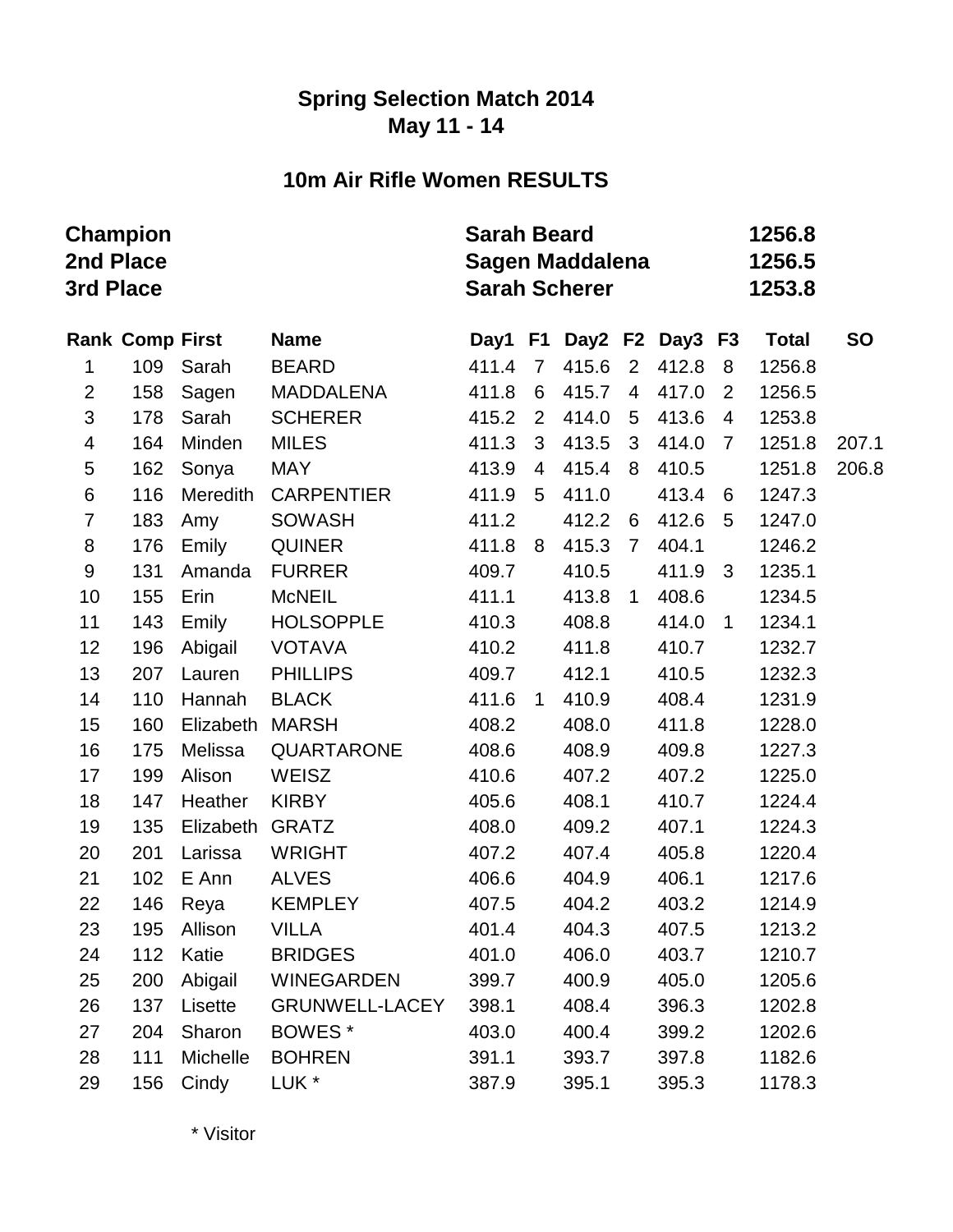### **Spring Selection Match 2014 May 12 - 14**

# **25m Sport Pistol Women RESULTS**

| <b>2nd Place</b><br>3rd Place | Champion |                             |                   |      | <b>Teresa Chambers</b><br>Enkelejda Shehaj<br><b>Sandra Uptagrafft</b> |                |      | 2311<br>2310<br>2309 |       |  |
|-------------------------------|----------|-----------------------------|-------------------|------|------------------------------------------------------------------------|----------------|------|----------------------|-------|--|
|                               |          | <b>Rank Comp First Name</b> | <b>Name</b>       | Feb  | Day1                                                                   | F1             | Day2 | F <sub>2</sub>       | Total |  |
| 1                             | 117      | Teresa                      | <b>CHAMBERS</b>   | 1164 | 561                                                                    | 5              | 575  | 6                    | 2311  |  |
| $\overline{2}$                | 180      | Enkelejda                   | <b>SHEHAJ</b>     | 1140 | 571                                                                    | 8              | 584  | 7                    | 2310  |  |
| 3                             | 192      | Sandra                      | <b>UPTAGRAFFT</b> | 1153 | 570                                                                    | $\overline{7}$ | 571  | 8                    | 2309  |  |
| $\overline{4}$                | 182      | <b>Brenda</b>               | <b>SILVA</b>      | 1125 | 568                                                                    | 6              | 566  | 4                    | 2269  |  |
| 5                             | 172      | Kara                        | <b>PETRACEK</b>   | 1076 | 559                                                                    | $\overline{2}$ | 547  | 5                    | 2189  |  |
| 6                             | 150      | Cara                        | <b>KRAUSS</b>     | 1079 | 558                                                                    | 3              | 545  | 3                    | 2188  |  |
| 7                             | 166      | Camelia                     | <b>MOLDOVAN</b>   | 1050 | 563                                                                    | 4              | 548  | $\overline{2}$       | 2167  |  |
| 8                             |          | Cindy                       | <b>CHUNG</b>      | 1107 |                                                                        |                | 0    |                      | 1107  |  |
| 9                             |          | Janice                      | <b>CHOI</b>       | 1088 |                                                                        |                | 0    |                      | 1088  |  |
| 10                            |          | Kellie                      | <b>FOSTER</b>     | 1084 |                                                                        |                | 0    |                      | 1084  |  |
| 11                            | 181      | Darian                      | <b>SHENK</b>      | dns  | 534                                                                    | 1              | 511  | 1                    | 1047  |  |
| 12                            | 202      | Sally                       | ZIMMERMAN **      | 1027 | dsq                                                                    |                | dsq  |                      | 1027  |  |
| 13                            |          | Yvonne                      | <b>ROBERTS</b>    | 927  |                                                                        |                | 0    |                      | 927   |  |

\*\* DSQ for excessive frame hits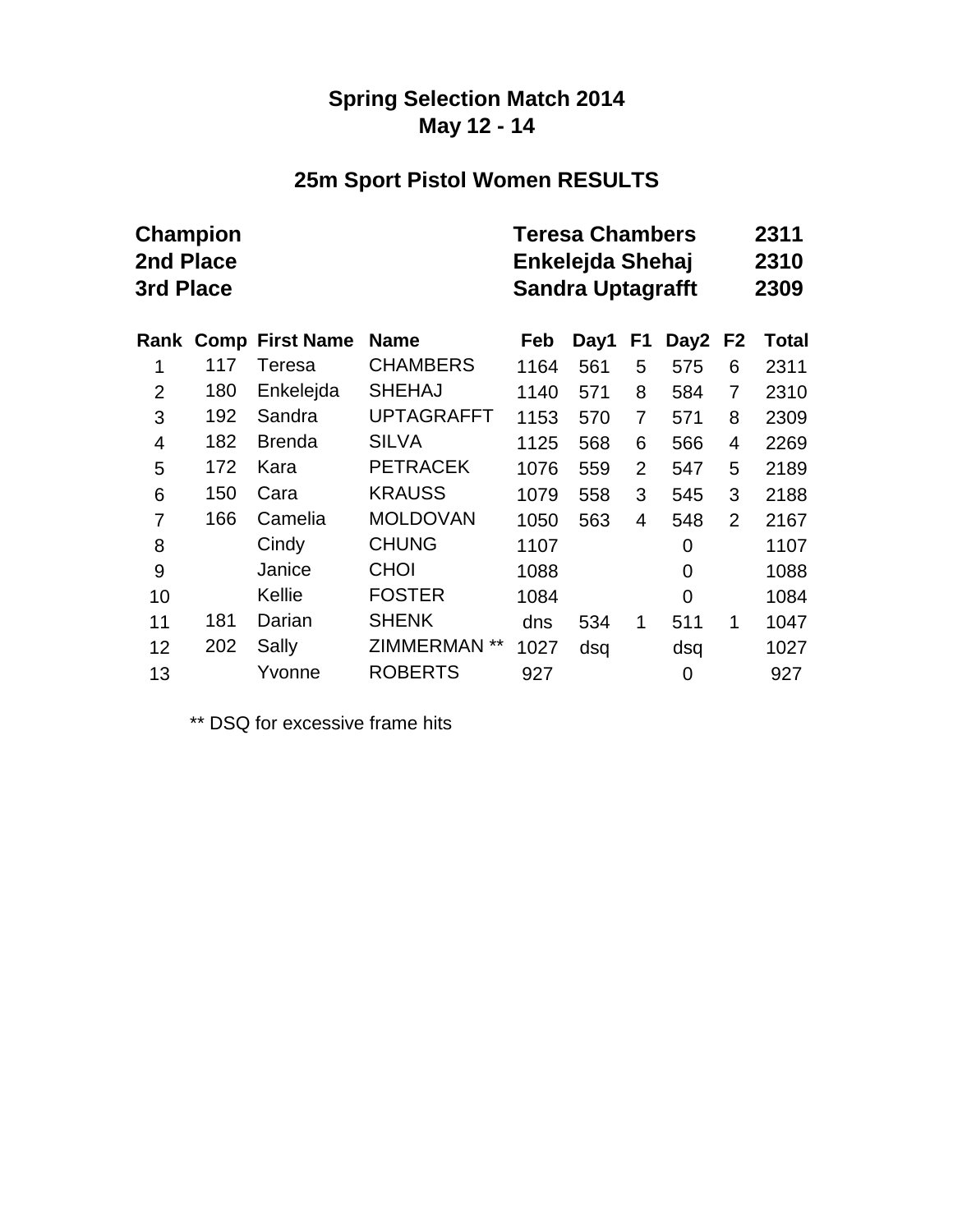## **Spring Selection Match 2014 May 14 - 16**

# **25m Rapid Fire Pistol Men RESULTS**

| 3rd Place      | <b>Champion</b><br>2nd Place |             | <b>Emil Milev</b> | <b>Keith Sanderson</b><br><b>Brad Balsley</b> |      |                |                  |    | 2346<br>2344<br>2304 |
|----------------|------------------------------|-------------|-------------------|-----------------------------------------------|------|----------------|------------------|----|----------------------|
|                | <b>Rank Comp First</b>       |             | <b>Name</b>       | Feb                                           | Day1 | F1             | Day <sub>2</sub> | F2 | <b>Total</b>         |
| 1              | 177                          | Keith       | <b>SANDERSON</b>  | 1171                                          | 587  | 4              | 581              | 3  | 2346                 |
| $\overline{2}$ | 165                          | Emil        | <b>MILEV</b>      | 1169                                          | 589  | 6              | 574              | 6  | 2344                 |
| 3              | 107                          | <b>Brad</b> | <b>BALSLEY</b>    | 1140                                          | 575  | 5              | 579              | 5  | 2304                 |
| 4              | 173                          | Anatoly     | <b>PIKMAN</b>     | 1110                                          | 559  | 3              | 566              | 4  | 2242                 |
| 5              | 133                          | Michael     | <b>GASSER</b>     | 1075                                          | 559  | $\overline{2}$ | 568              | 2  | 2206                 |
| 6              |                              | Sean        | <b>RAGAY</b>      | 1128                                          | dns  |                | dns              |    | 1128                 |
| 7              |                              | Alexander   | <b>CHICHKOV</b>   | 1086                                          | dns  |                | dns              |    | 1086                 |
| 8              | 189                          | Carl        | <b>TROMPETER</b>  | dns                                           | 536  | 1              | 541              | 1  | 1079                 |
| 9              |                              | Charles     | <b>PLATT</b>      | 951                                           | dns  |                | dns              |    | 951                  |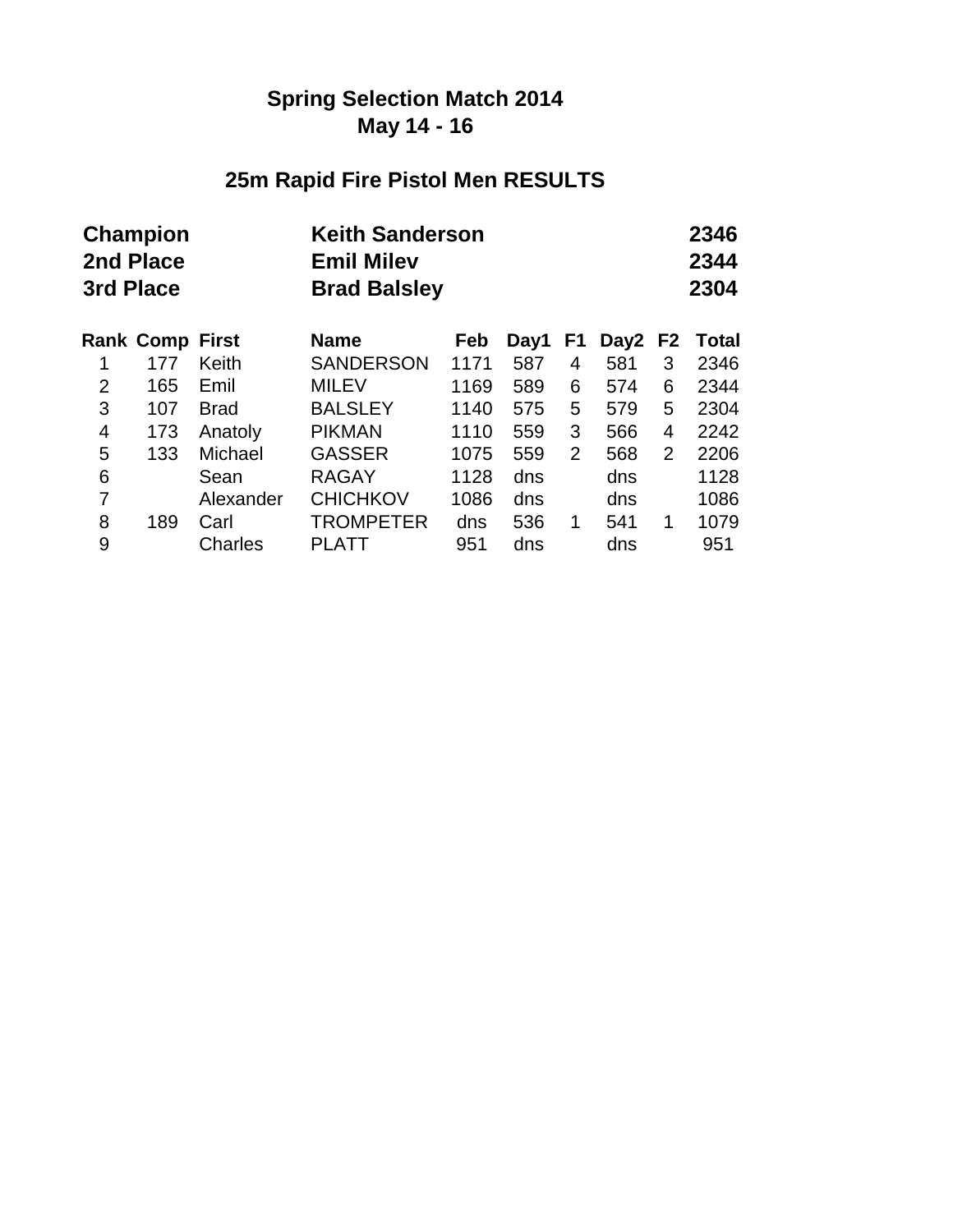## **Spring Selection Match 2014 May 14-17**

# **50m Prone Men RESULTS**

| <b>Champion</b><br>2nd Place<br>3rd Place |     |                             |                      | <b>Matt Emmons</b><br><b>Michael McPhail</b><br><b>David Higgins</b> |                |         |                |         |                |              |  |
|-------------------------------------------|-----|-----------------------------|----------------------|----------------------------------------------------------------------|----------------|---------|----------------|---------|----------------|--------------|--|
|                                           |     | <b>Rank Comp First Name</b> | <b>Name</b>          | Day1                                                                 | F <sub>1</sub> | Day2 F2 |                | Day3 F3 |                | <b>Total</b> |  |
| 1                                         | 208 | Matt                        | <b>EMMONS</b>        | 624.2                                                                | $\overline{7}$ | 624.4   | 8              | 630.5   | $\overline{7}$ | 1901.1       |  |
| $\overline{2}$                            | 163 | Michael                     | <b>MCPHAIL</b>       | 628.6                                                                | 8              | 623.8   | $\overline{2}$ | 628.2   | 8              | 1898.6       |  |
| 3                                         | 142 | David                       | <b>HIGGINS</b>       | 621.3                                                                | 6              | 623.1   | 6              | 624.6   | 6              | 1887.0       |  |
| $\overline{\mathbf{4}}$                   | 153 | Michael                     | <b>LIUZZA</b>        | 616.7                                                                |                | 624.3   | $\overline{7}$ | 623.9   | 5              | 1876.9       |  |
| 5                                         | 191 | Eric                        | <b>UPTAGRAFFT</b>    | 622.3                                                                | 5              | 620.8   |                | 627.4   | $\mathbf 1$    | 1876.5       |  |
| 6                                         | 208 | Jon                         | HAMMOND <sup>*</sup> | 623.0                                                                |                | 629.1   |                | 623.7   |                | 1875.8       |  |
| $\overline{7}$                            | 140 | Joseph                      | <b>HEIN</b>          | 622.4                                                                | $\overline{2}$ | 623.4   | 5              | 621.0   |                | 1873.8       |  |
| 8                                         | 118 | <b>Matthew</b>              | <b>CHEZEM</b>        | 619.3                                                                |                | 622.2   | 3              | 624.0   | 3              | 1871.5       |  |
| $\boldsymbol{9}$                          | 103 | Ryan                        | <b>ANDERSON</b>      | 620.8                                                                | 3              | 623.9   | 4              | 618.8   |                | 1870.5       |  |
| 10                                        | 126 | William                     | <b>DIXON</b>         | 618.0                                                                |                | 623.5   | 1              | 623.9   | 4              | 1870.4       |  |
| 11                                        | 169 | Samuel                      | <b>MUEGGE</b>        | 617.6                                                                |                | 622.1   |                | 624.6   | 2              | 1866.3       |  |
| 12                                        | 121 | Thomas                      | <b>CSENGE</b>        | 619.4                                                                |                | 621.4   |                | 621.4   |                | 1862.2       |  |
| 13                                        | 168 | <b>Nick</b>                 | <b>MOWRER</b>        | 620.1                                                                | 4              | 618.5   |                | 618.5   |                | 1861.1       |  |
| 14                                        | 206 | Pat                         | VAMPLEW *            | 616.0                                                                |                | 621.4   |                | 622.8   |                | 1860.2       |  |
| 15                                        | 122 | Connor                      | <b>DAVIS</b>         | 620.0                                                                | $\mathbf 1$    | 617.5   |                | 620.8   |                | 1859.3       |  |
| 16                                        | 179 | Jason                       | <b>SHARBEL</b>       | 618.4                                                                |                | 617.1   |                | 618.9   |                | 1854.4       |  |
| 17                                        | 120 | Dempster                    | <b>CHRISTENSON</b>   | 617.0                                                                |                | 615.8   |                | 621.3   |                | 1854.1       |  |
| 18                                        | 134 | Mark                        | <b>GOULD</b>         | 618.9                                                                |                | 614.1   |                | 617.8   |                | 1850.8       |  |
| 19                                        | 188 | Justin                      | <b>TRACY</b>         | 614.1                                                                |                | 618.5   |                | 618.1   |                | 1850.7       |  |
| 20                                        | 136 | Henry                       | <b>GRAY</b>          | 614.8                                                                |                | 615.6   |                | 619.3   |                | 1849.7       |  |
| 21                                        | 151 | David                       | LAI <sup>*</sup>     | 615.4                                                                |                | 618.7   |                | 615.3   |                | 1849.4       |  |
| 22                                        | 125 | Michel                      | DION <sup>*</sup>    | 612.0                                                                |                | 620.8   |                | 615.7   |                | 1848.5       |  |
| 23                                        | 128 | Elijah                      | <b>ELLIS</b>         | 610.0                                                                |                | 616.0   |                | 620.4   |                | 1846.4       |  |
| 24                                        | 124 | Michael                     | <b>DICKINSON</b>     | 614.0                                                                |                | 610.1   |                | 616.1   |                | 1840.2       |  |
| 25                                        | 145 | Cameron                     | <b>KEATING</b>       | 607.0                                                                |                | 604.7   |                | 614.8   |                | 1826.5       |  |
| 26                                        | 193 | Ethan                       | <b>UPTON</b>         | 612.5                                                                |                | 597.9   |                | 609.8   |                | 1820.2       |  |
| 27                                        | 123 | Robert                      | <b>DAVIS</b>         | 604.5                                                                |                | 608.9   |                | 600.7   |                | 1814.1       |  |
| 28                                        | 174 | Michel                      | <b>POITRAS*</b>      | 603.4                                                                |                | 596.8   |                | 608.9   |                | 1809.1       |  |
| 29                                        | 152 | <b>Matthew</b>              | <b>LIAO</b>          | 601.3                                                                |                | 595.6   |                | 603.7   |                | 1800.6       |  |
| 30                                        | 194 | Gintaras                    | <b>VALENTAVICIUS</b> | 546.4                                                                |                | 609.9   |                | 609.7   |                | 1766.0       |  |
| 31                                        | 205 | Thomas                      | <b>KYANKO</b>        | 617.2                                                                |                | 617.5   |                | dns     |                | 1234.7       |  |
| 32                                        | 197 | <b>Bryant</b>               | <b>WALLIZER</b>      | 615.6                                                                |                | 611.3   |                | dns     |                | 1226.9       |  |
| 33                                        | 154 | Frederick                   | LOFTIN <sup>*</sup>  | 609.2                                                                |                | 609.5   |                | dns     |                | 1218.7       |  |
| 34                                        | 104 | Asmir                       | <b>ARIFOVIC*</b>     | 611.9                                                                |                | 600.3   |                | dns     |                | 1212.2       |  |
|                                           |     | * Visitor                   |                      |                                                                      |                |         |                |         |                |              |  |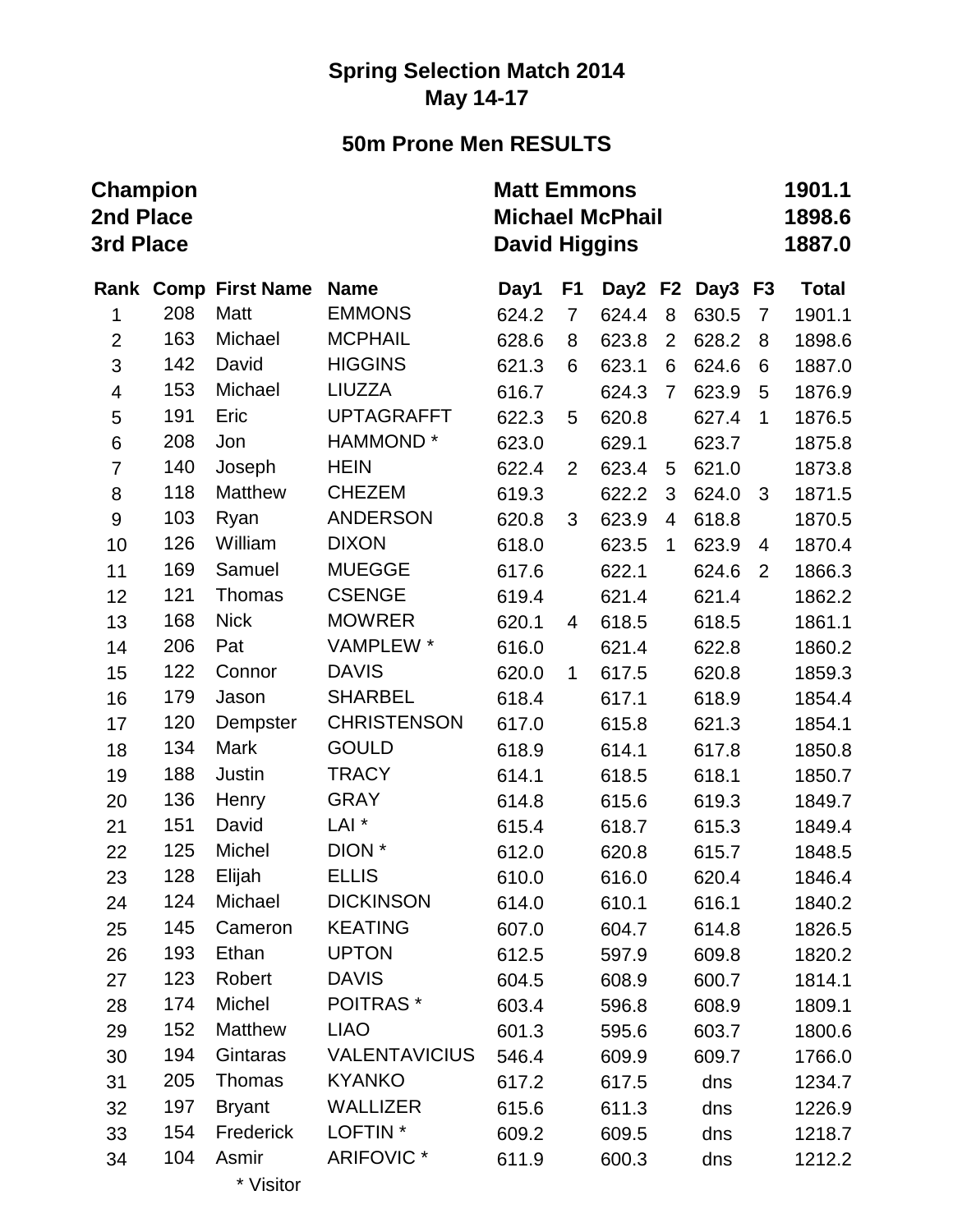### **Spring Selection Match 2014 May 14-17**

### **50m Three Postion Women RESULTS**

| <b>Champion</b> |       | <b>Sarah Scherer</b>                  | 1765 |
|-----------------|-------|---------------------------------------|------|
| 2nd Place       |       | <b>Amanda Furrer</b>                  | 1754 |
| 3rd Place       |       | <b>Amy Sowash</b>                     | 1753 |
| Dank Camp Eirct | Nlomo | $Day4$ E4 $Day2$ E2 $Day2$ E2 $Tafal$ |      |

|                         | Rank Comp First |           | name                  | Day⊺ | F1             |     |                | Dayz FZ Days | гs             | <u>i</u> otal |
|-------------------------|-----------------|-----------|-----------------------|------|----------------|-----|----------------|--------------|----------------|---------------|
| 1                       | 178             | Sarah     | <b>SCHERER</b>        | 583  | 8              | 582 | $\overline{7}$ | 578          | 7              | 1765          |
| $\overline{2}$          | 131             | Amanda    | <b>FURRER</b>         | 580  | 4              | 576 | 6              | 582          | 6              | 1754          |
| 3                       | 183             | Amy       | <b>SOWASH</b>         | 579  | 1              | 580 | 3              | 582          | 8              | 1753          |
| $\overline{\mathbf{4}}$ | 143             | Emily     | <b>HOLSOPPLE</b>      | 580  | 3              | 577 | 1              | 579          | 4              | 1744          |
| 5                       | 155             | Erin      | <b>McNEIL</b>         | 581  | $\overline{2}$ | 571 |                | 581          | $\overline{2}$ | 1737          |
| 6                       | 176             | Emily     | <b>QUINER</b>         | 577  | $\overline{7}$ | 577 | 2              | 573          |                | 1736          |
| 7                       | 109             | Sarah     | <b>BEARD</b>          | 575  | 5              | 574 | 4              | 573          |                | 1731          |
| 8                       | 110             | Hannah    | <b>BLACK</b>          | 573  | 6              | 573 | 8              | 564          |                | 1724          |
| 9                       | 207             | Lauren    | <b>PHILLIPS</b>       | 572  |                | 570 |                | 576          | 5              | 1723          |
| 10                      | 164             | Minden    | <b>MILES</b>          | 570  |                | 575 | 5              | 572          |                | 1722          |
| 11                      | 162             | Sonya     | <b>MAY</b>            | 571  |                | 573 |                | 574          | 3              | 1721          |
| 12                      | 160             | Elizabeth | <b>MARSH</b>          | 570  |                | 573 |                | 573          |                | 1716          |
| 13                      | 175             | Melissa   | <b>QUARTARONE</b>     | 566  |                | 572 |                | 576          | $\mathbf{1}$   | 1715          |
| 14                      | 146             | Reya      | <b>KEMPLEY</b>        | 567  |                | 571 |                | 572          |                | 1710          |
| 15                      | 112             | Katie     | <b>BRIDGES</b>        | 567  |                | 570 |                | 567          |                | 1704          |
| 16                      | 137             | Lisette   | <b>GRUNWELL-LACEY</b> | 564  |                | 569 |                | 569          |                | 1702          |
| 17                      | 147             | Heather   | <b>KIRBY</b>          | 568  |                | 562 |                | 571          |                | 1701          |
| 18                      | 200             | Abigail   | <b>WINEGARDEN</b>     | 563  |                | 568 |                | 567          |                | 1698          |
| 19                      | 204             | Sharon    | BOWES*                | 569  |                | 569 |                | 550          |                | 1688          |
| 20                      | 111             | Michelle  | <b>BOHREN</b>         | 555  |                | 564 |                | 565          |                | 1684          |
| 21                      | 135             | Elizabeth | <b>GRATZ</b>          | 562  |                | 556 |                | 563          |                | 1681          |
| 22                      | 156             | Cindy     | LUK *                 | 556  |                | 555 |                | 550          |                | 1661          |
| 23                      | 195             | Allison   | <b>VILLA</b>          | 550  |                | 556 |                | 548          |                | 1654          |
| 24                      | 199             | Alison    | <b>WEISZ</b>          | 523  |                | 537 |                | 552          |                | 1612          |

\* Visitor